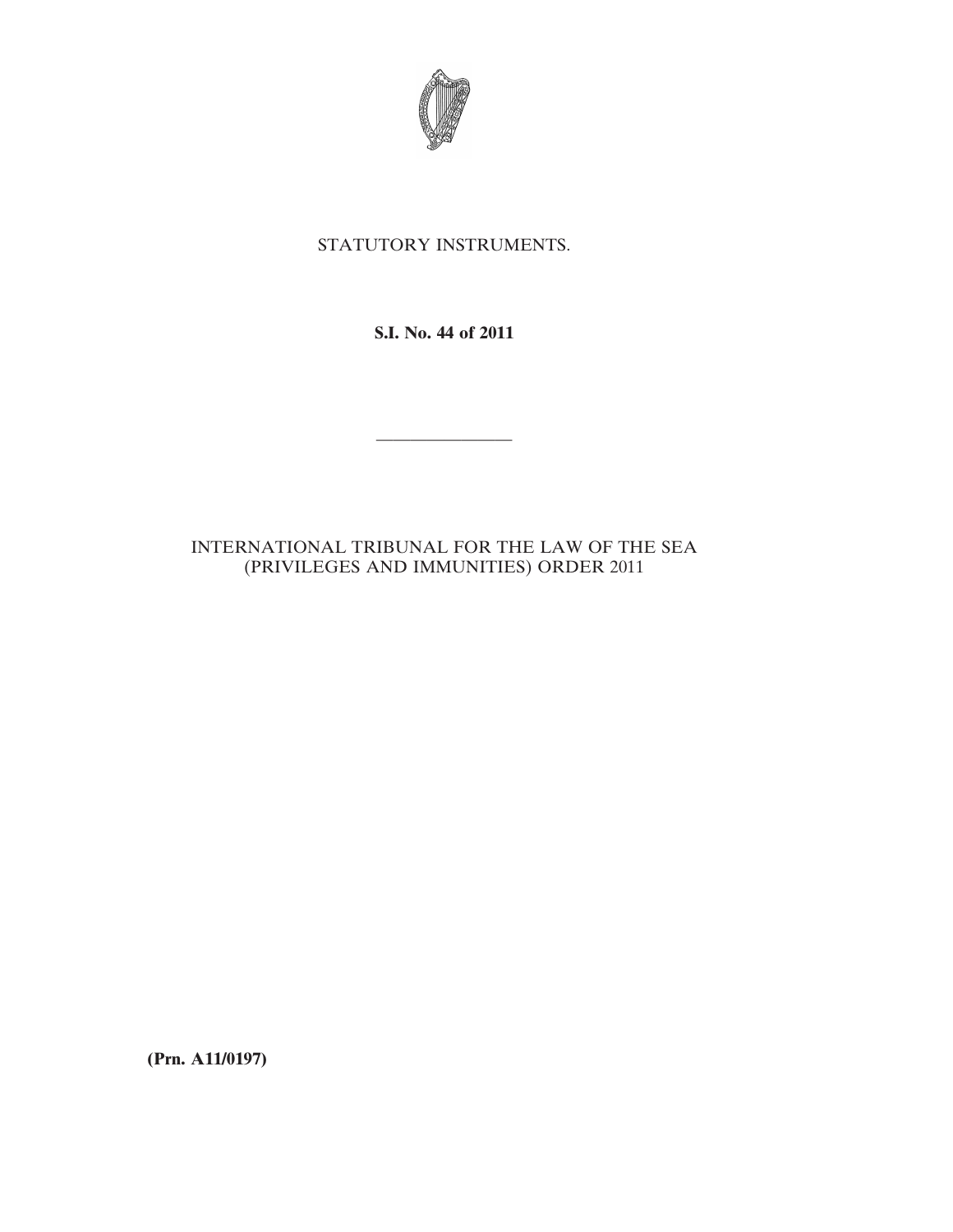# INTERNATIONAL TRIBUNAL FOR THE LAW OF THE SEA (PRIVILEGES AND IMMUNITIES) ORDER 2011

WHEREAS it is enacted by section 42A (as amended by section 4 of the Diplomatic Relations and Immunities (Amendment) Act 2006 (No. 10 of 2006)) of the Diplomatic Relations and Immunities Act 1967 (No. 8 of 1967) hereby that the Government may by order make provision to enable—

- (*a*) international organisations, communities or bodies, their institutions or organs and their property, and
- (*b*) persons,

to have and enjoy in the State any inviolability, exemptions, facilities, immunities, privileges or rights (other than inviolability, exemptions, facilities, immunities, privileges or rights not conferred upon, or afforded in relation to, sending states or missions under the Vienna Convention) provided for in relation to them by an international agreement to which the State or the Government is or intends to become a party;

AND WHEREAS the International Tribunal for the Law of the Sea is such an international organisation, community or body and the Agreement on the Privileges and Immunities of the International Tribunal for the Law of the Sea adopted on 23 May 1997 at the Seventh Meeting of State Parties to the United Nations Convention on the Law of the Sea is such an agreement;

NOW, the Government, in exercise of the powers conferred on them by the said section 42A, hereby order as follows:

1. This Order may be cited as the International Tribunal for the Law of the Sea (Privileges and Immunities) Order 2011.

2. The Agreement on the Privileges and Immunities of the International Tribunal for the Law of the Sea (the text of which is, for convenience of reference, set out in the Schedule) shall apply for the purposes of section 42A (as amended by section 4 of the Diplomatic Relations and Immunities (Amendment) Act 2006 (No. 10 of 2006)) of the Diplomatic Relations and Immunities Act 1967 (No. 8 of 1967).

*Notice of the making of this Statutory Instrument was published in "Iris Oifigiúil" of* 1*st February*, 2011.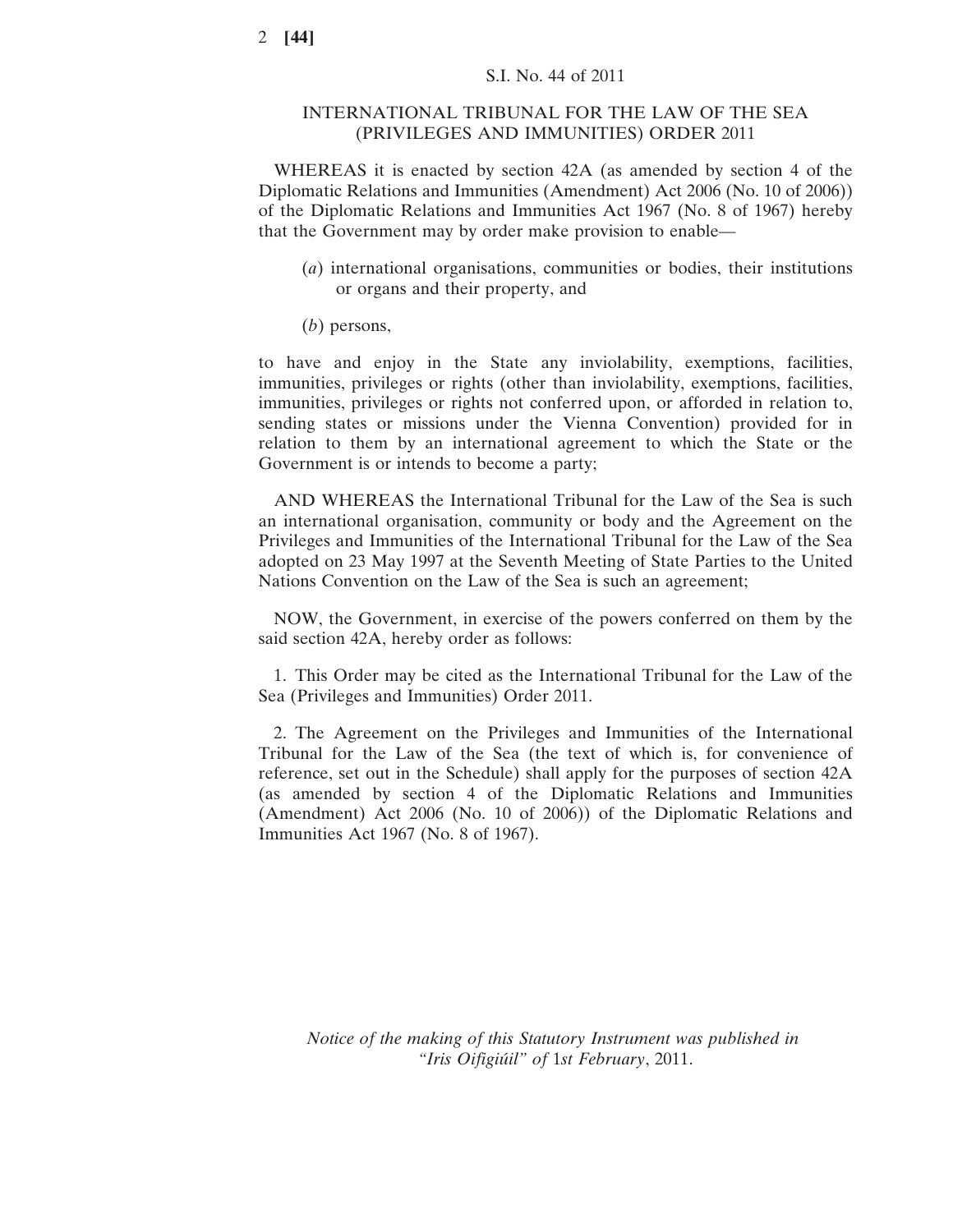### SCHEDULE

# AGREEMENT ON THE PRIVILEGES AND IMMUNITIES OF THE INTERNATIONAL TRIBUNAL FOR THE LAW OF THE SEA

### *The States Parties to the present Agreement,*

*Considering* that the United Nations Convention on the Law of the Sea establishes the International Tribunal for the Law of the Sea,

*Recognizing* that the Tribunal should enjoy such legal capacity, privileges and immunities as are necessary for the exercise of its functions,

*Recalling* that the Statute of the Tribunal provides, in article 10, that the Members of the Tribunal, when engaged on the business of the Tribunal, shall enjoy diplomatic privileges and immunities,

*Recognizing* that persons participating in proceedings and officials of the Tribunal should enjoy such privileges and immunities as are necessary for the independent exercise of their functions in connection with the Tribunal,

*Have agreed* as follows:

### *Article 1*

#### *Use of terms*

For the purposes of this Agreement:

- (*a*) "Convention" means the United Nations Convention on the Law of the Sea of 10 December 1982;
- (*b*) "Statute" means the Statute of the International Tribunal for the Law of the Sea in Annex VI to the Convention;
- (*c*) "States Parties" means States Parties to this Agreement;
- (*d*) "Tribunal" means the International Tribunal for the Law of the Sea;
- (*e*) "Member of the Tribunal" means an elected member of the Tribunal or a person chosen under article 17 of the Statute for the purpose of a particular case;
- (*f*) "Registrar" means the Registrar of the Tribunal and includes any official of the Tribunal acting as Registrar;
- (*g*) "officials of the Tribunal" means the Registrar and other members of the staff of the Registry;
- (*h*) "Vienna Convention" means the Vienna Convention on Diplomatic Relations of 18 April 1961.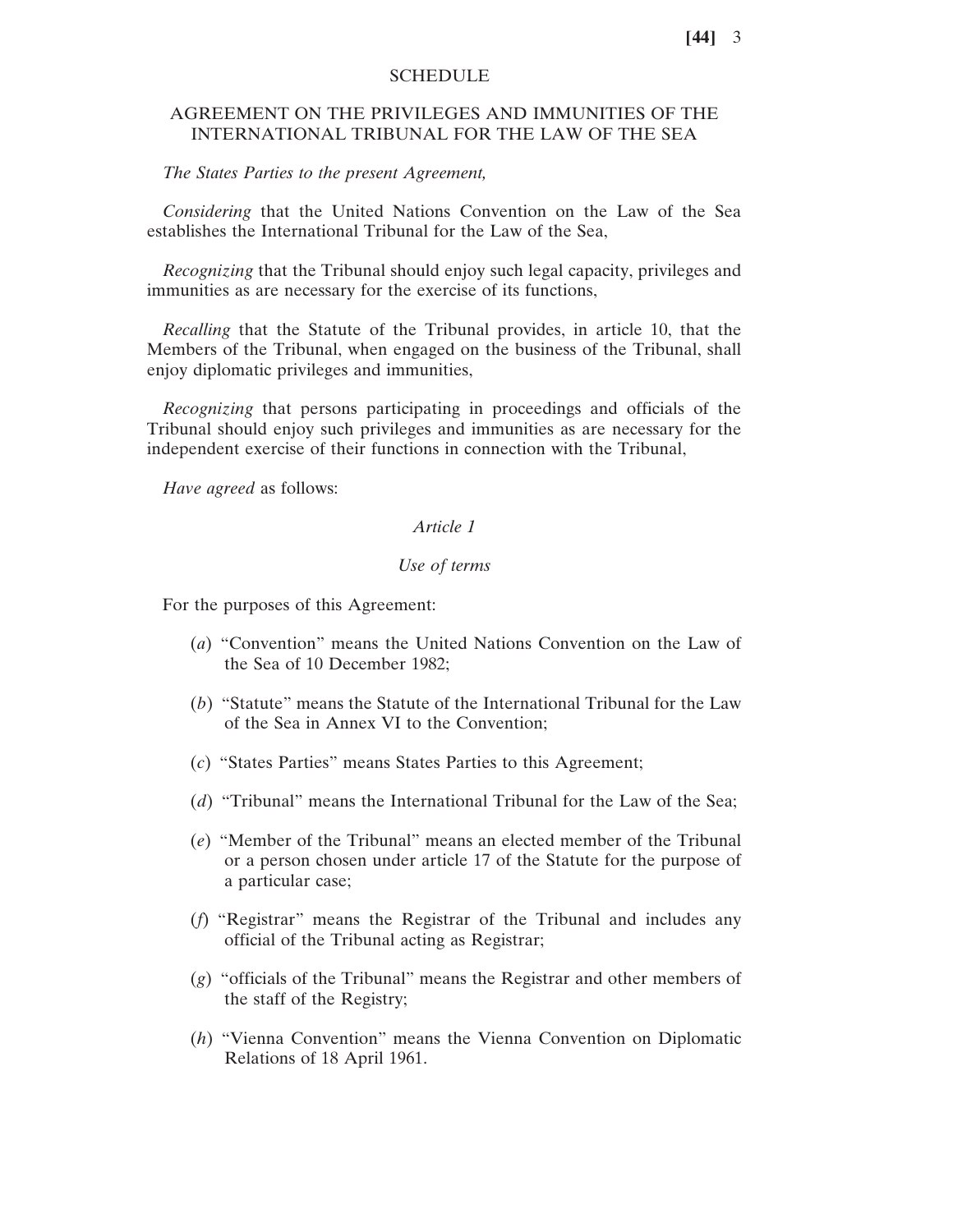### *Article 2*

### *Juridical personality of the Tribunal*

The Tribunal shall possess juridical personality. It shall have the capacity:

(*a*) to contract;

- (*b*) to acquire and dispose of immovable and movable property;
- (*c*) to institute legal proceedings.

# *Article 3*

## *Inviolability of the premises of the Tribunal*

The premises of the Tribunal shall be inviolable, subject to such conditions as may be agreed with the State Party concerned.

### *Article 4*

### *Flag and emblem*

The Tribunal shall be entitled to display its flag and emblem at its premises and on vehicles used for official purposes.

#### *Article 5*

#### *Immunity of the Tribunal, its property, assets and funds*

1. The Tribunal shall enjoy immunity from legal process, except insofar as in any particular case it has expressly waived its immunity. It is, however, understood that no waiver of immunity shall extend to any measure of execution.

2. The property, assets and funds of the Tribunal, wherever located and by whomsoever held, shall be immune from search, requisition, confiscation, seizure, expropriation or any other form of interference, whether by executive, administrative, judicial or legislative action.

3. To the extent necessary to carry out its functions, the property, assets and funds of the Tribunal shall be exempt from restrictions, regulations, controls and moratoria of any nature.

4. The Tribunal shall have insurance coverage against third-party risks in respect of vehicles owned or operated by it, as required by the laws and regulations of the State in which the vehicle is operated.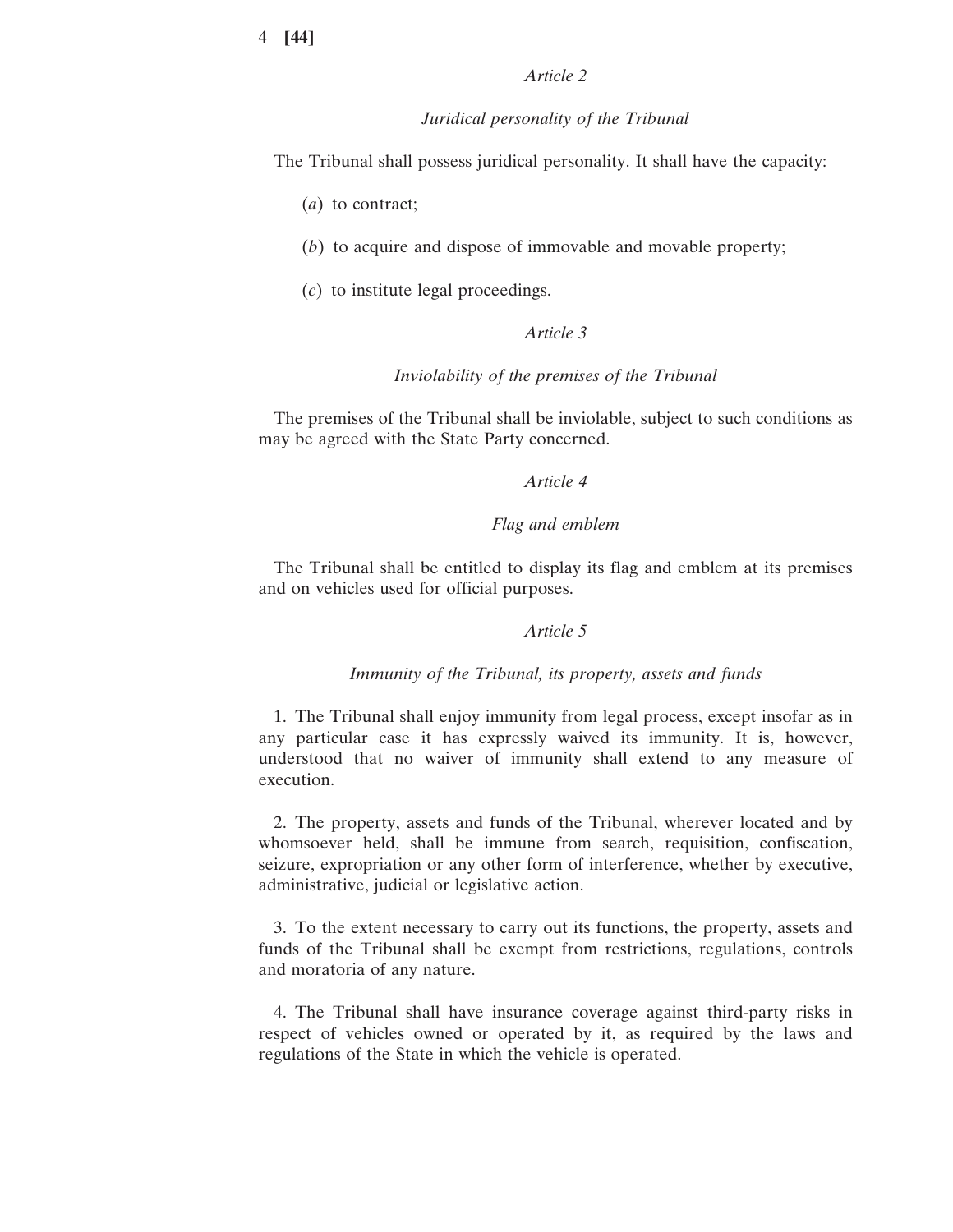# *Article 6*

#### *Archives*

The archives of the Tribunal, and all documents belonging to it or held by it, shall be inviolable at all times and wherever they may be located. The State Party where the archives are located shall be informed of the location of such archives and documents.

### *Article 7*

# *Exercise of the functions of the Tribunal outside the Headquarters*

In the event that the Tribunal considers it desirable to sit or otherwise exercise its functions elsewhere than at its Headquarters, it may conclude with the State concerned an arrangement concerning the provision of the appropriate facilities for the exercise of its functions.

### *Article 8*

### *Communications*

1. For the purposes of its official communications and correspondence, the Tribunal shall enjoy in the territory of each State Party, insofar as is compatible with the international obligations of the State concerned, treatment not less favourable than that which the State Party accords to any intergovernmental organization or diplomatic mission in the matter of priorities, rates and taxes applicable to mail and the various forms of communication and correspondence.

2. The Tribunal may use all appropriate means of communication and make use of codes or cipher for its official communications or correspondence. The official communications and correspondence of the Tribunal shall be inviolable.

3. The Tribunal shall have the right to dispatch and receive correspondence and other materials or communications by courier or in sealed bags, which shall have the same privileges, immunities and facilities as diplomatic couriers and bags.

### *Article 9*

#### *Exemption from taxes, customs duties and import or export restrictions*

1. The Tribunal, its assets, income and other property, and its operations and transactions shall be exempt from all direct taxes; it is understood, however, that the Tribunal shall not claim exemption from taxes which are no more than charges for public utility services.

2. The Tribunal shall be exempt from all customs duties, import turnover taxes and prohibitions and restrictions on imports and exports in respect of articles imported or exported by the Tribunal for its official use.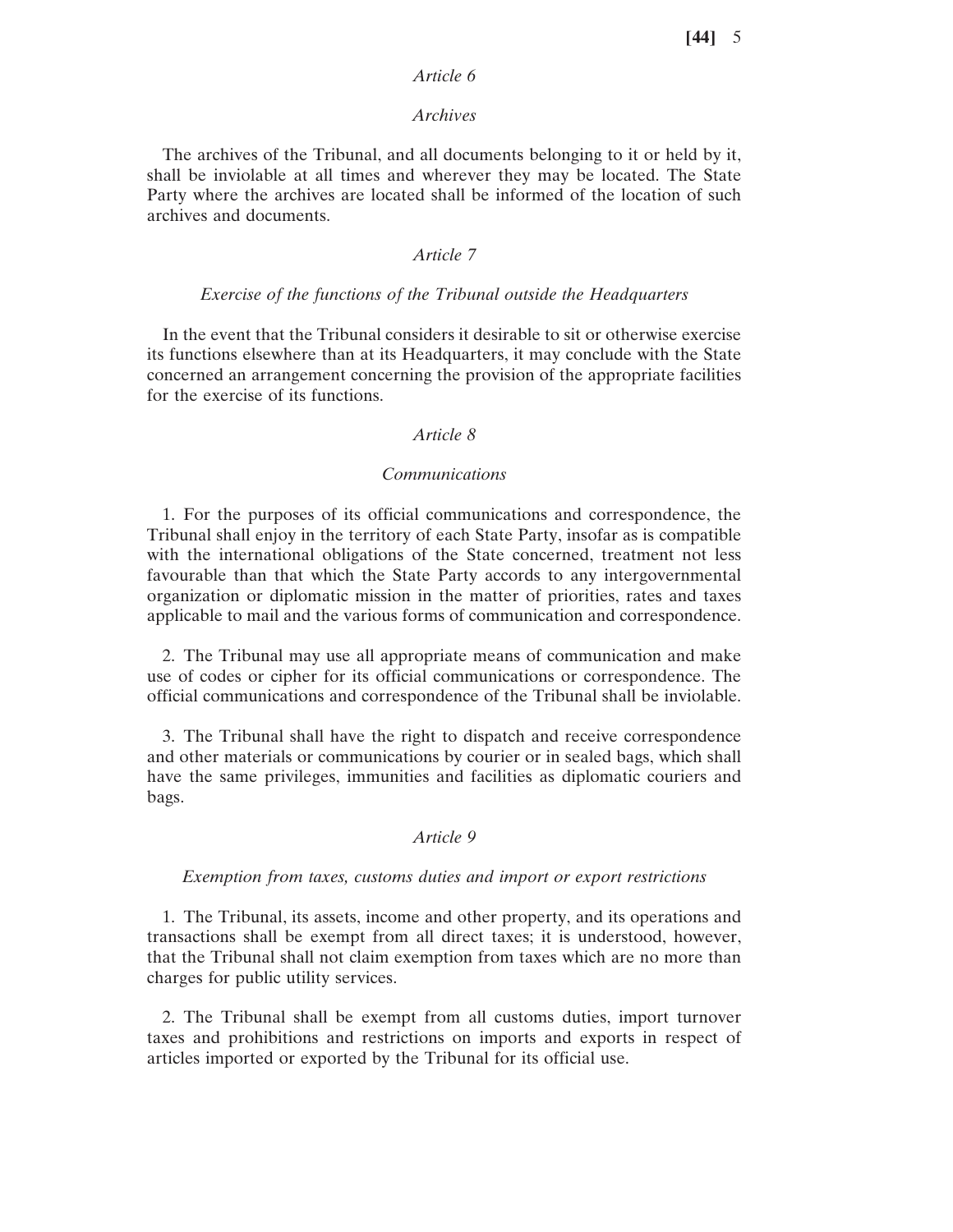3. Goods imported or purchased under such an exemption shall not be sold or otherwise disposed of in the territory of a State Party, except under conditions agreed with the Government of that State Party. The Tribunal shall also be exempt from all customs duties, import turnover taxes, prohibitions and restrictions on imports and exports in respect of its publications.

#### *Article 10*

### *Reimbursement of duties and/or taxes*

1. The Tribunal shall not, as a general rule, claim exemption from duties and taxes which are included in the price of movable and immovable property and taxes paid for services rendered. Nevertheless, when the Tribunal for its official use makes major purchases of property and goods or services on which duties and taxes are charged or are chargeable, States Parties shall make appropriate administrative arrangements for the exemption of such charges or reimbursement of the amount of duty and/or tax paid.

2. Goods purchased under such an exemption or reimbursement shall not be sold or otherwise disposed of, except in accordance with the conditions laid down by the State Party which granted the exemption or reimbursement. No exemption or reimbursement shall be accorded in respect of charges for public utility services provided to the Tribunal.

### *Article 11*

### *Taxation*

1. The salaries, emoluments and allowances paid to Members and officials of the Tribunal shall be exempt from taxation.

2. Where the incidence of any form of taxation depends upon residence, periods during which such Members or officials are present in a State for the discharge of their functions shall not be considered as periods of residence if such Members or officials are accorded diplomatic privileges, immunities and facilities.

3. States Parties shall not be obliged to exempt from income tax pensions or annuities paid to former Members and former officials of the Tribunal.

#### *Article 12*

### *Funds and freedom from currency restrictions*

1. Without being restricted by financial controls, regulations or financial moratoriums of any kind, while carrying out its activities:

(*a*) the Tribunal may hold funds, currency of any kind or gold and operate accounts in any currency;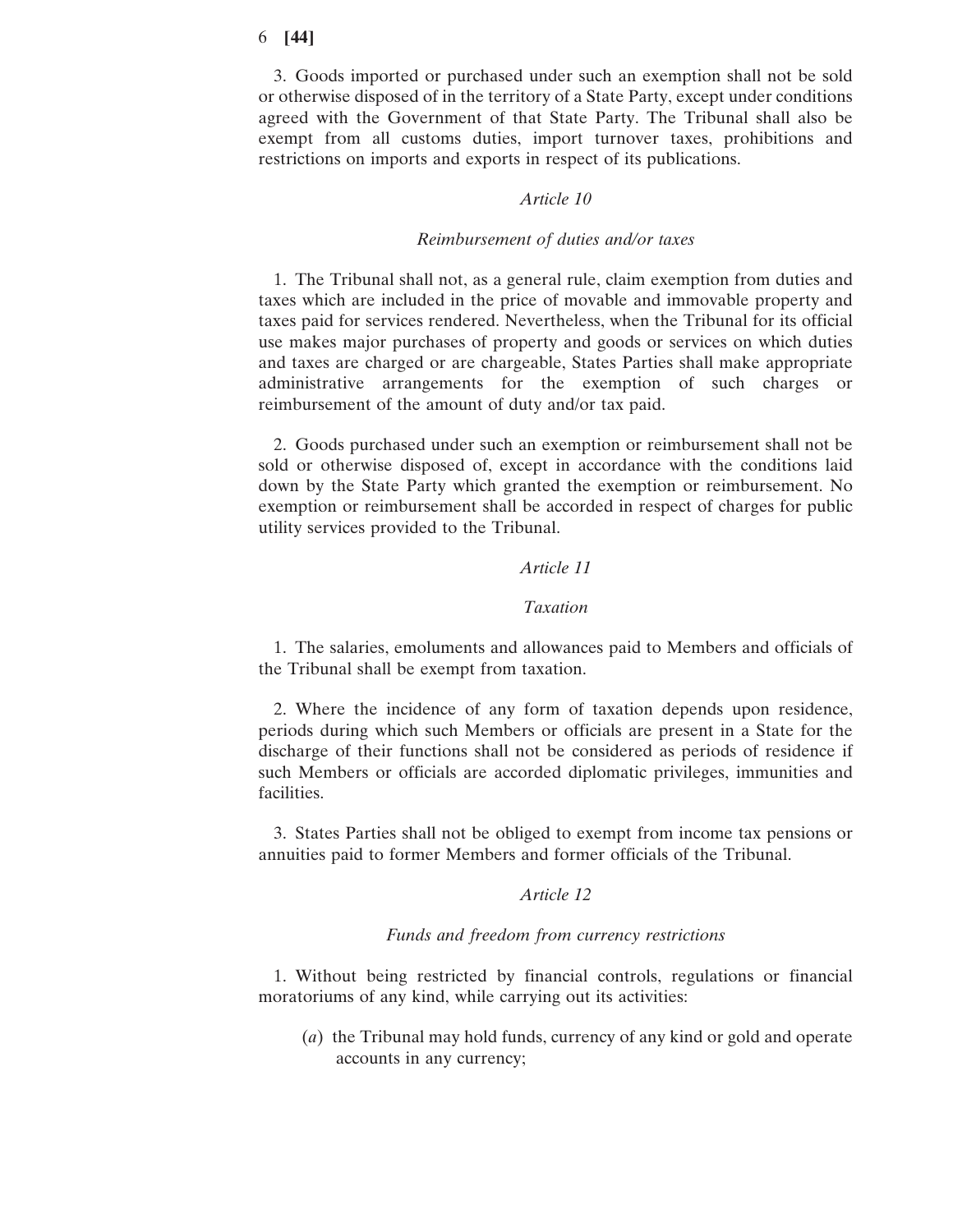- (*b*) the Tribunal shall be free to transfer its funds, gold or its currency from one country to another or within any country and to convert any currency held by it into any other currency;
- (*c*) the Tribunal may receive, hold, negotiate, transfer, convert or otherwise deal with bonds and other financial securities.

2. In exercising its rights under paragraph 1, the Tribunal shall pay due regard to any representations made by any State Party insofar as it is considered that effect can be given to such representations without detriment to the interests of the Tribunal.

### *Article 13*

#### *Members of the Tribunal*

1. Members of the Tribunal shall, when engaged on the business of the Tribunal, enjoy the privileges, immunities, facilities and prerogatives accorded to heads of diplomatic missions in accordance with the Vienna Convention.

2. Members of the Tribunal and members of their families forming part of their households shall be accorded every facility for leaving the country where they may happen to be and for entering and leaving the country where the Tribunal is sitting. On journeys in connection with the exercise of their functions, they shall in all countries through which they may have to pass enjoy all the privileges, immunities and facilities granted by these countries to diplomatic agents in similar circumstances.

3. If Members of the Tribunal, for the purpose of holding themselves at the disposal of the Tribunal, reside in any country other than that of which they are nationals or permanent residents, they shall, together with the members of their families forming part of their households, be accorded diplomatic privileges, immunities and facilities during the period of their residence there.

4. Members of the Tribunal shall be accorded, together with members of their families forming part of their households, the same repatriation facilities in time of international crises as are accorded to diplomatic agents under the Vienna Convention.

5. Members of the Tribunal shall have insurance coverage against third-party risks in respect of vehicles owned or operated by them, as required by the laws and regulations of the State in which the vehicle is operated.

6. Paragraphs 1 to 5 of this article shall apply to Members of the Tribunal even after they have been replaced if they continue to exercise their functions in accordance with article 5, paragraph 3, of the Statute.

7. In order to secure, for Members of the Tribunal, complete freedom of speech and independence in the discharge of their functions, the immunity from legal process in respect of words spoken or written and all acts done by them in discharging their functions shall continue to be accorded, notwithstanding that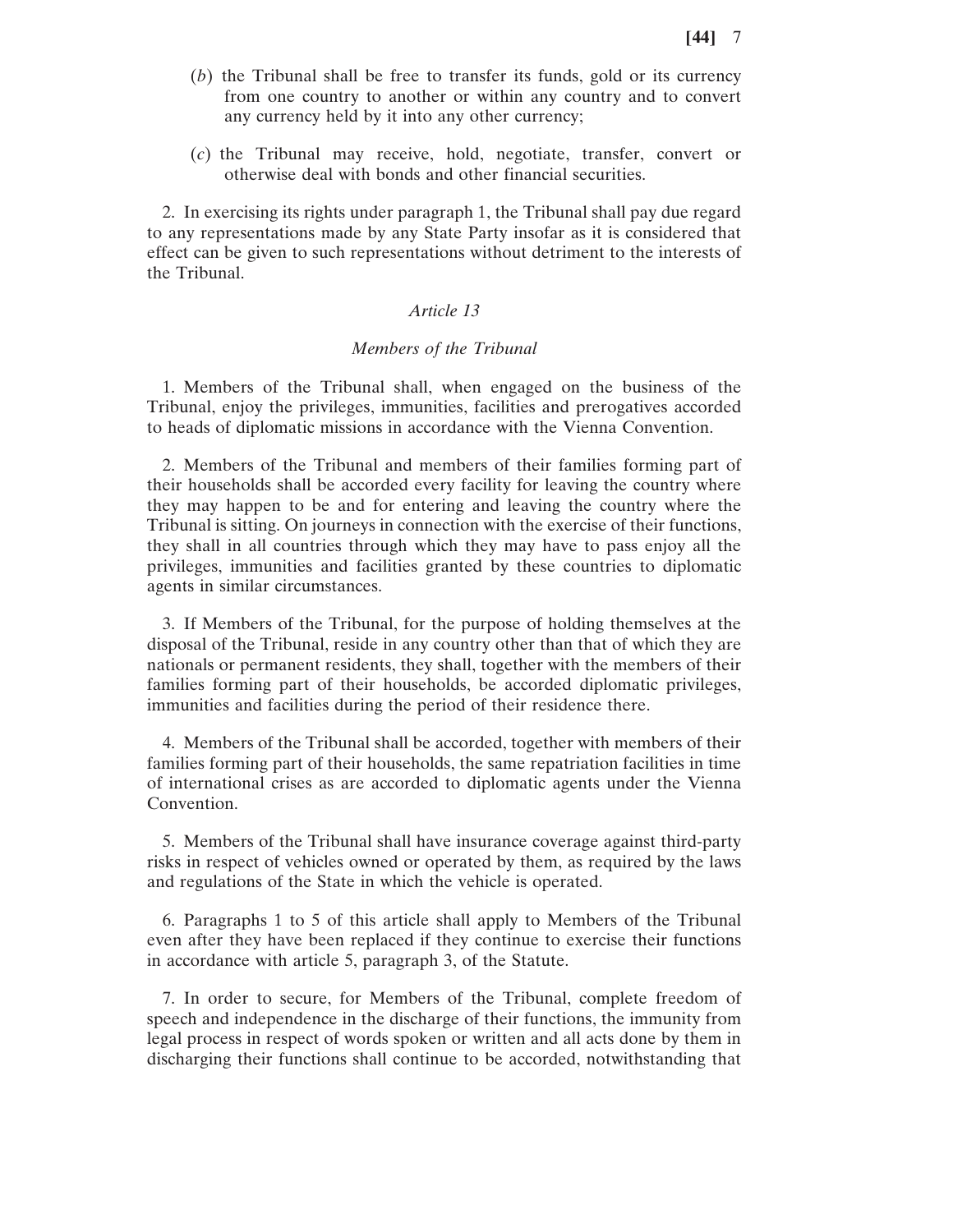the persons concerned are no longer Members of the Tribunal or performing those functions.

*Article 14*

# *Officials*

1. The Registrar shall, when engaged on the business of the Tribunal, be accorded diplomatic privileges, immunities and facilities.

2. Other officials of the Tribunal shall enjoy in any country where they may be on the business of the Tribunal, or in any country through which they may pass on such business, such privileges, immunities and facilities as are necessary for the independent exercise of their functions. In particular, they shall be accorded:

- (*a*) immunity from personal arrest or detention and from seizure of their personal baggage;
- (*b*) the right to import free of duty their furniture and effects at the time of first taking up their post in the country in question and to re-export the same free of duty to their country of permanent residence;
- (*c*) exemption from inspection of personal baggage, unless there are serious grounds for believing that the baggage contains articles not for personal use or articles the import or export of which is prohibited by the law or controlled by the quarantine regulations of the State Party concerned; an inspection in such a case shall be conducted in the presence of the official concerned;
- (*d*) immunity from legal process in respect of words spoken or written and all acts done by them in discharging their functions, which immunity shall continue even after they have ceased to exercise their functions;
- (*e*) immunity from national service obligations;
- (*f*) together with members of their families forming part of their household, exemption from immigration restrictions or alien registration;
- (*g*) the same privileges in respect of currency and exchange facilities as are accorded to the officials of comparable rank forming part of diplomatic missions to the Government concerned;
- (*h*) together with members of their families forming part of their household, the same repatriation facilities in time of international crises as are accorded to diplomatic agents under the Vienna Convention.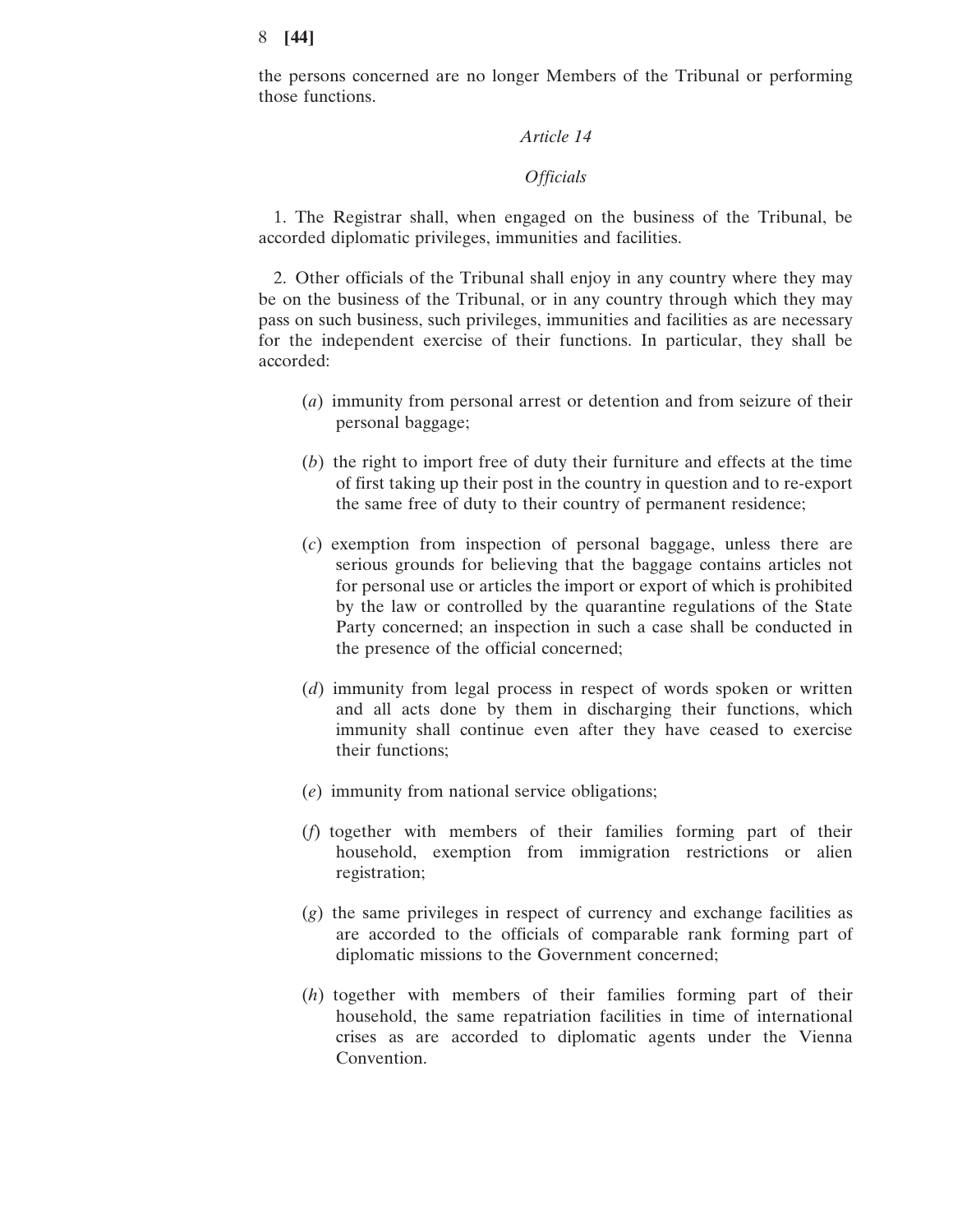3. The officials of the Tribunal shall be required to have insurance coverage against third-party risks in respect of vehicles owned or operated by them, as required by the laws and regulations of the State in which the vehicle is operated.

4. The Tribunal shall communicate to all States Parties the categories of officials to which the provisions of this article shall apply. The names of the officials included in these categories shall from time to time be communicated to all States Parties.

### *Article 15*

### *Experts appointed under article 289 of the Convention*

Experts appointed under article 289 of the Convention shall be accorded, during the period of their missions, including the time spent on journeys in connection with their missions, such privileges, immunities and facilities as are necessary for the independent exercise of their functions. In particular, they shall be accorded:

- (*a*) immunity from personal arrest or detention and from seizure of their personal baggage;
- (*b*) exemption from inspection of personal baggage, unless there are serious grounds for believing that the baggage contains articles not for personal use or articles the import or export of which is prohibited by law or controlled by the quarantine regulations of the State Party concerned; an inspection in such a case shall be conducted in the presence of the expert concerned;
- (*c*) immunity from legal process in respect of words spoken or written and acts done by them in discharging their functions, which immunity shall continue even after they have ceased to exercise their functions;
- (*d*) inviolability of documents and papers;
- (*e*) exemption from immigration restrictions or alien registration;
- (*f*) the same facilities in respect of currency and exchange restrictions as are accorded to representatives of foreign Governments on temporary official missions;
- (*g*) such experts shall be accorded the same repatriation facilities in time of international crises as are accorded to diplomatic agents under the Vienna Convention.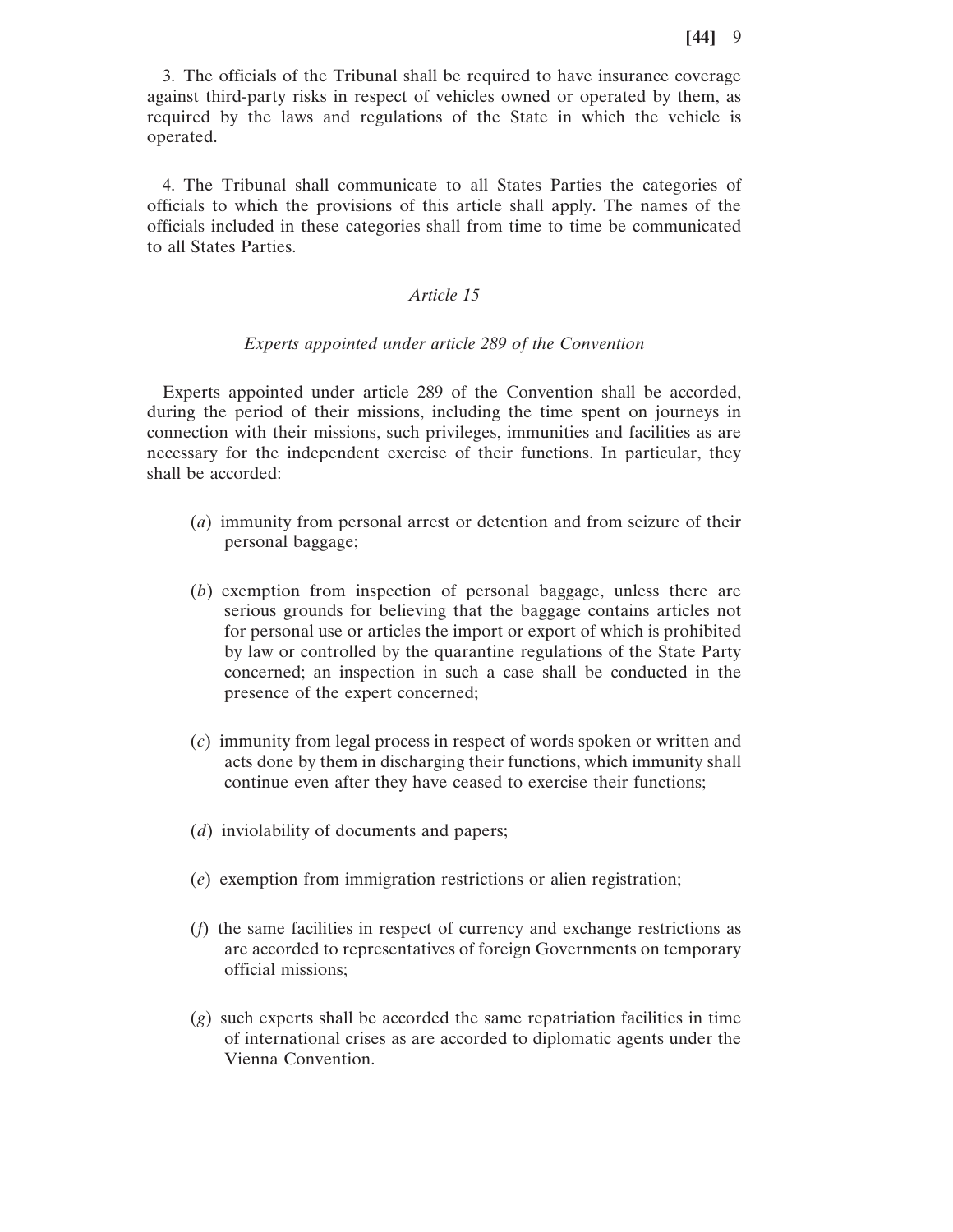## *Article 16*

#### *Agents, counsel and advocates*

1. Agents, counsel and advocates before the Tribunal shall be accorded, during the period of their missions, including the time spent on journeys in connection with their missions, the privileges, immunities and facilities necessary for the independent exercise of their functions. In particular, they shall be accorded:

- (*a*) immunity from personal arrest or detention and from seizure of their personal baggage;
- (*b*) exemption from inspection of personal baggage, unless there are serious grounds for believing that the baggage contains articles not for personal use or articles the import or export of which is prohibited by law or controlled by the quarantine regulations of the State Party concerned; an inspection in such a case shall be conducted in the presence of the agent, counsel or advocate concerned;
- (*c*) immunity from legal process in respect of words spoken or written and all acts done by them in discharging their functions, which immunity shall continue even after they have ceased to exercise their functions;
- (*d*) inviolability of documents and papers;
- (*e*) the right to receive papers or correspondence by courier or in sealed bags;
- (*f*) exemption from immigration restrictions or alien registration;
- (*g*) the same facilities in respect of their personal baggage and in respect of currency or exchange restrictions as are accorded to representatives of foreign Governments on temporary official missions;
- (*h*) the same repatriation facilities in time of international crises as are accorded to diplomatic agents under the Vienna Convention.

2. Upon receipt of notification from parties to proceedings before the Tribunal as to the appointment of an agent, counsel or advocate, a certification of the status of such representative shall be provided under the signature of the Registrar and limited to a period reasonably required for the proceedings.

3. The competent authorities of the State concerned shall accord the privileges, immunities and facilities provided for in this article upon production of the certification referred to in paragraph 2.

4. Where the incidence of any form of taxation depends upon residence, periods during which such agents, counsel or advocates are present in a State for the discharge of their functions shall not be considered as periods of residence.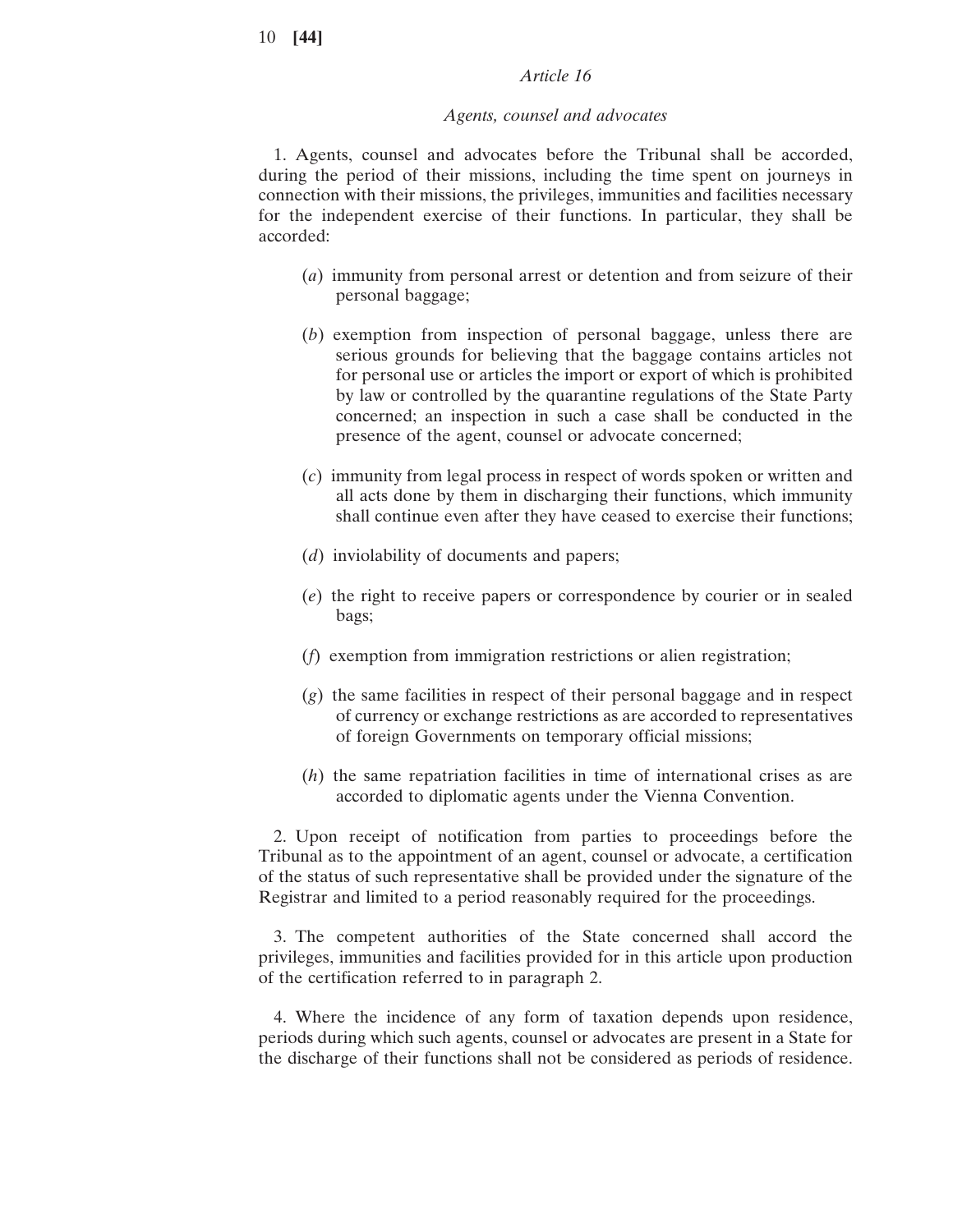### *Article 17*

#### *Witnesses, experts and persons performing missions*

1. Witnesses, experts and persons performing missions by order of the Tribunal shall be accorded, during the period of their missions, including the time spent on journeys in connection with their missions, the privileges, immunities and facilities provided for in article 15, subparagraphs (*a*) to (*f*).

2. Witnesses, experts and such persons shall be accorded repatriation facilities in time of international crises.

### *Article 18*

#### *Nationals and permanent residents*

Except insofar as additional privileges and immunities may be granted by the State Party concerned, and without prejudice to article 11, a person enjoying immunities and privileges under this Agreement shall, in the territory of the State Party of which he or she is a national or permanent resident, enjoy only immunity from legal process and inviolability in respect of words spoken or written and all acts done by that person in the discharge of his or her duties, which immunity shall continue even after the person has ceased to exercise his or her functions in connection with the Tribunal.

## *Article 19*

#### *Respect for laws and regulations*

1. Privileges, immunities, facilities and prerogatives as provided for in articles 13 to 17 of this Agreement are granted not for the personal benefit of the individuals themselves but in order to safeguard the independent exercise of their functions in connection with the Tribunal.

2. Without prejudice to their privileges and immunities, it is the duty of all persons referred to in articles 13 to 17 to respect the laws and regulations of the State Party in whose territory they may be on the business of the Tribunal or through whose territory they may pass on such business. They also have a duty not to interfere in the internal affairs of that State.

#### *Article 20*

### *Waiver*

1. Inasmuch as the privileges and immunities provided for in this Agreement are granted in the interests of the good administration of justice and not for the personal benefit of the individuals themselves, the competent authority has the right and the duty to waive the immunity in any case where, in its opinion, the immunity would impede the course of justice and can be waived without prejudice to the administration of justice.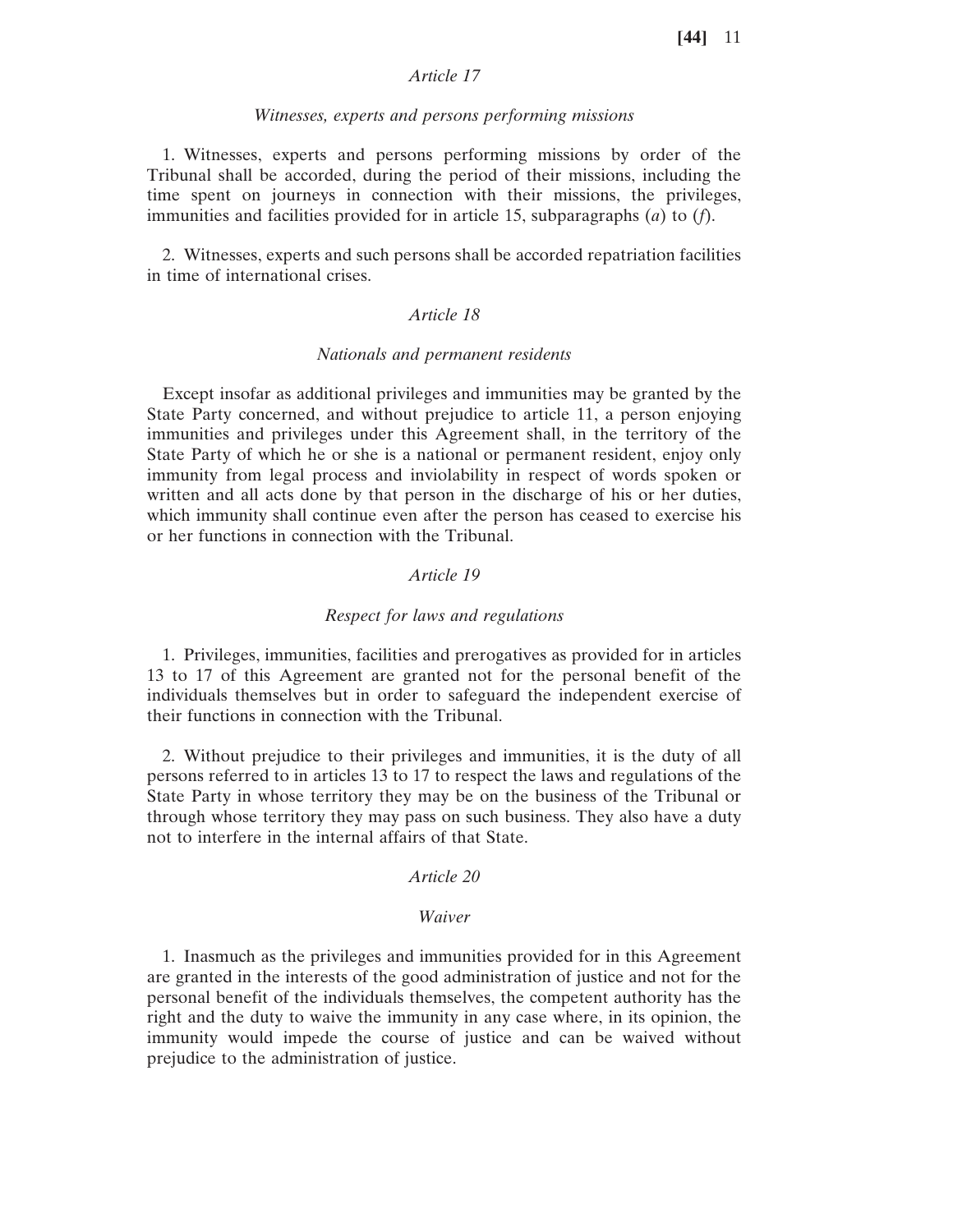2. For this purpose, the competent authority in the case of agents, counsel and advocates representing or designated by a State which is a party to proceedings before the Tribunal will be the State concerned. In the case of other agents, counsel and advocates, the Registrar, experts appointed under article 289 of the Convention and witnesses, experts and persons performing missions, the competent authority will be the Tribunal. In the case of other officials of the Tribunal, the competent authority will be the Registrar, acting with the approval of the President of the Tribunal.

### *Article 21*

### *Laissez-passer and visas*

1. The States Parties shall recognize and accept the United Nations laissezpasser issued to Members and officials of the Tribunal or experts appointed under article 289 of the Convention as a valid travel document.

2. Applications for visas (where required) from the Members of the Tribunal and the Registrar shall be dealt with as speedily as possible. Applications for visas from all other persons holding or entitled to hold laissez-passer referred to in paragraph 1 of this Article and from persons referred to in articles 16 and 17, when accompanied by a certificate that they are travelling on the business of the Tribunal, shall be dealt with as speedily as possible.

### *Article 22*

#### *Freedom of movement*

No administrative or other restrictions shall be imposed on the free movement of Members of the Tribunal, as well as other persons mentioned in articles 13 to 17, to and from the Headquarters of the Tribunal or the place where the Tribunal is sitting or otherwise exercising its functions.

### *Article 23*

#### *Maintenance of security and public order*

1. If the State Party concerned considers it necessary to take, without prejudice to the independent and proper working of the Tribunal, measures necessary for the security or for the maintenance of public order of the State Party in accordance with international law, it shall approach the Tribunal as rapidly as circumstances allow in order to determine by mutual agreement the measures necessary to protect the Tribunal.

2. The Tribunal shall cooperate with the Government of such State Party to avoid any prejudice to the security or public order of the State Party resulting from its activities.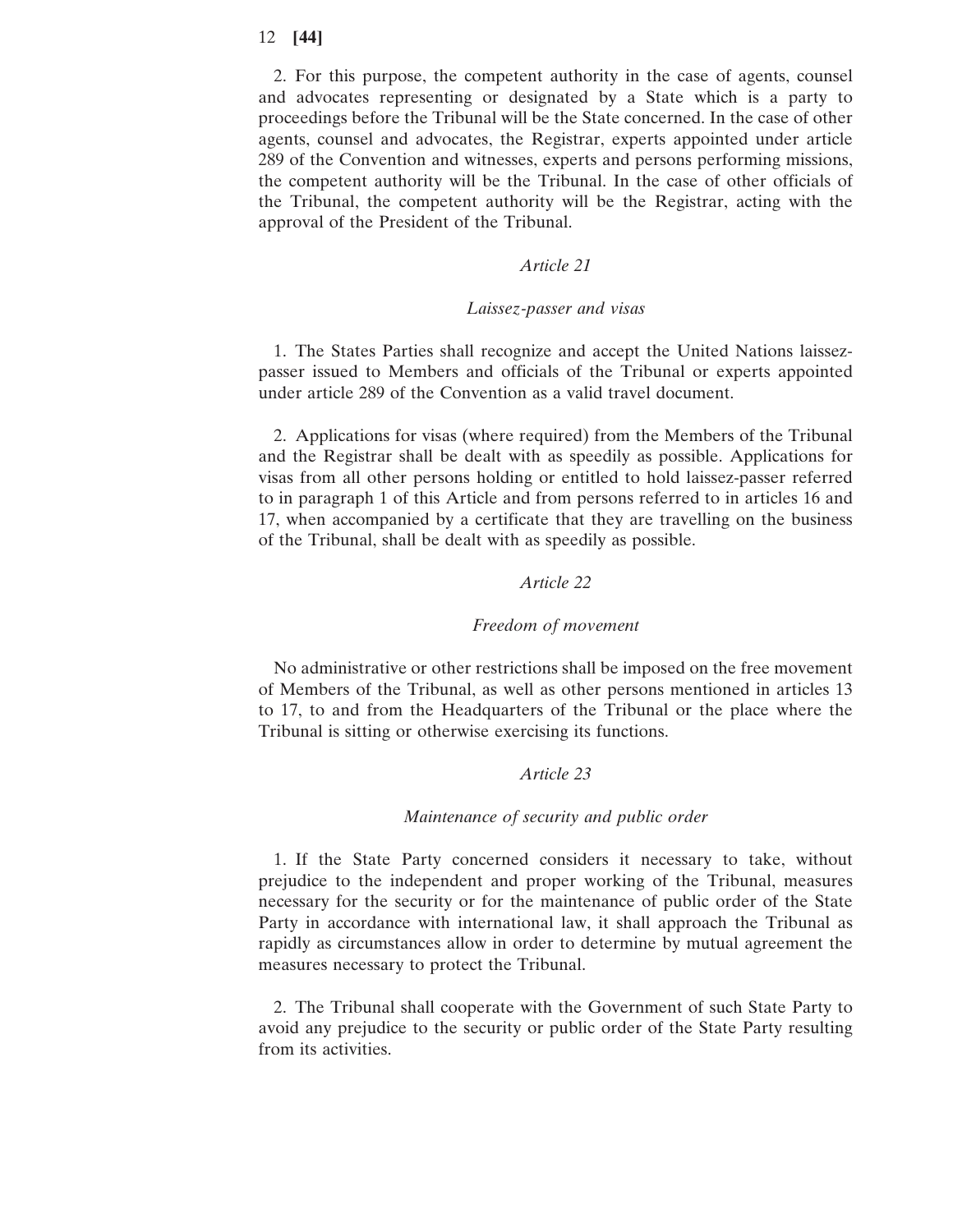### *Article 24*

#### *Cooperation with the authorities of States Parties*

The Tribunal shall cooperate at all times with the appropriate authorities of States Parties to facilitate the execution of their laws and to prevent any abuse in connection with the privileges, immunities, facilities and prerogatives referred to in this Agreement.

### *Article 25*

#### *Relationship with special agreements*

Insofar as the provisions of this Agreement and the provisions of any special agreement between the Tribunal and a State Party relate to the same subject matter, the two provisions shall, whenever possible, be treated as complementary, so that both provisions shall be applicable and neither provision shall narrow the effect of the other; but in case of conflict the provision of the special agreement shall prevail.

### *Article 26*

### *Settlement of disputes*

1. The Tribunal shall make suitable provisions for the settlement of:

- (*a*) disputes arising out of contracts and other disputes of a private law character to which the Tribunal is a party;
- (*b*) disputes involving any person referred to in this Agreement who by reason of his official position enjoys immunity, if such immunity has not been waived.

2. All disputes arising out of the interpretation or application of this Agreement shall be referred to an arbitral tribunal unless the parties have agreed to another mode of settlement. If a dispute arises between the Tribunal and a State Party which is not settled by consultation, negotiation or other agreed mode of settlement within three months following a request by one of the parties to the dispute, it shall at the request of either party be referred for final decision to a panel of three arbitrators: one to be chosen by the Tribunal, one to be chosen by the State Party and the third, who shall be Chairman of the panel, to be chosen by the first two arbitrators. If either party has failed to make its appointment of an arbitrator within two months of the appointment of an arbitrator by the other party, the Secretary-General of the United Nations shall make such appointment. Should the first two arbitrators fail to agree upon the appointment of the third arbitrator within three months following the appointment of the first two arbitrators the third arbitrator shall be chosen by the Secretary-General of the United Nations upon the request of the Tribunal or the State Party.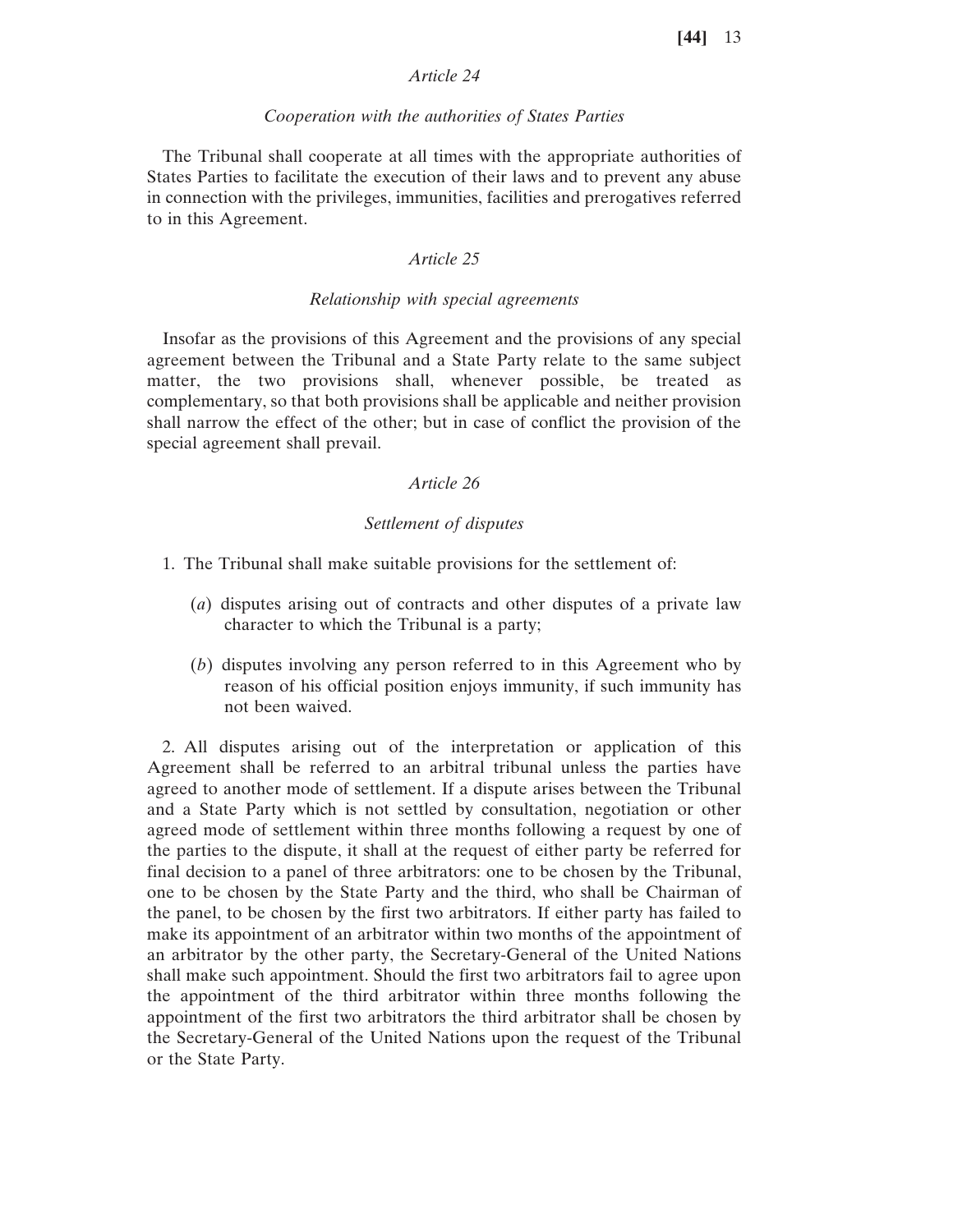### *Article 27*

#### *Signature*

This Agreement shall be open for signature by all States and shall remain open for signature at United Nations Headquarters for twenty-four months from 1 July 1997.

### *Article 28*

#### *Ratification*

This Agreement is subject to ratification. The instruments of ratification shall be deposited with the Secretary-General of the United Nations.

### *Article 29*

### *Accession*

This Agreement shall remain open for accession by all States. The instruments of accession shall be deposited with the Secretary-General of the United Nations.

#### *Article 30*

### *Entry into force*

1. This Agreement shall enter into force 30 days after the date of deposit of the tenth instrument of ratification or accession.

2. For each State which ratifies this Agreement or accedes thereto after the deposit of the tenth instrument of ratification or accession, this Agreement shall enter into force on the thirtieth day following the deposit of its instrument of ratification or accession.

### *Article 31*

#### *Provisional application*

A State which intends to ratify or accede to this Agreement may at any time notify the depositary that it will apply this Agreement provisionally for a period not exceeding two years.

### *Article 32*

### *Ad hoc application*

Where a dispute has been submitted to the Tribunal in accordance with the Statute, any State not a party to this Agreement which is a party to the dispute may, ad hoc for the purposes and duration of the case relating thereto, become a party to this Agreement by the deposit of an instrument of acceptance.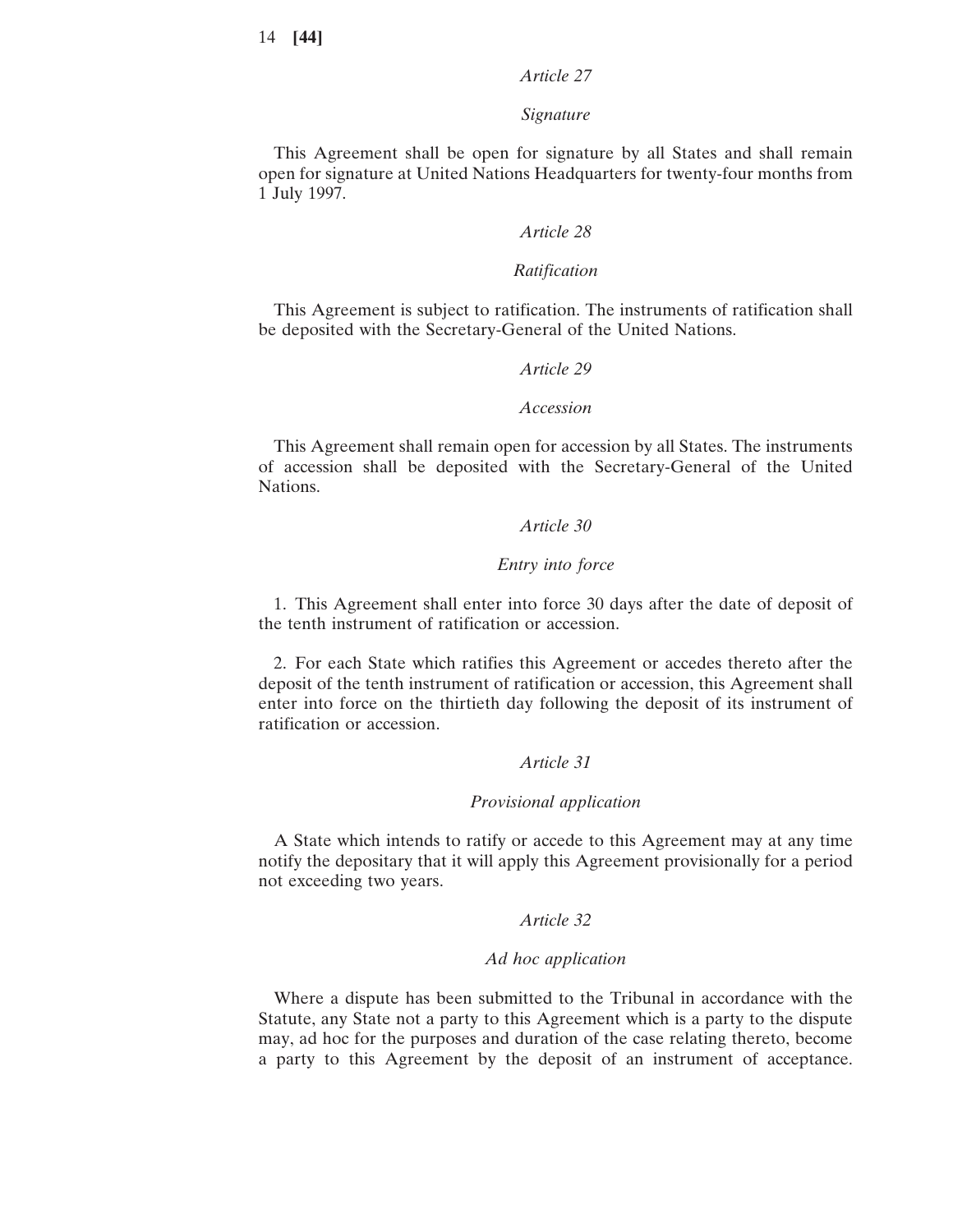Instruments of acceptance shall be deposited with the Secretary-General of the United Nations and shall become effective on the date of deposit.

#### *Article 33*

#### *Denunciation*

1. A State Party may, by written notification addressed to the Secretary-General of the United Nations, denounce this Agreement. The denunciation shall take effect one year after the date of receipt of the notification, unless the notification specifies a later date.

2. The denunciation shall not in any way affect the duty of any State Party to fulfil any obligation embodied in this Agreement to which it would be subject under international law independently of this Agreement.

#### *Article 34*

#### *Depositary*

The Secretary-General of the United Nations shall be the depositary of this Agreement.

### *Article 35*

### *Authentic texts*

The Arabic, Chinese, English, French, Russian and Spanish texts of this Agreement are equally authentic.

IN WITNESS WHEREOF, the undersigned Plenipotentiaries, being duly authorized thereto, have signed this Agreement.

OPENED FOR SIGNATURE at New York, this first day of July, one thousand nine hundred andninety-seven, in a single original, in the Arabic, Chinese, English, French, Russian and Spanish languages.



GIVEN under the Official Seal of the Government, 25 January 2011.

BRIAN COWEN, Taoiseach.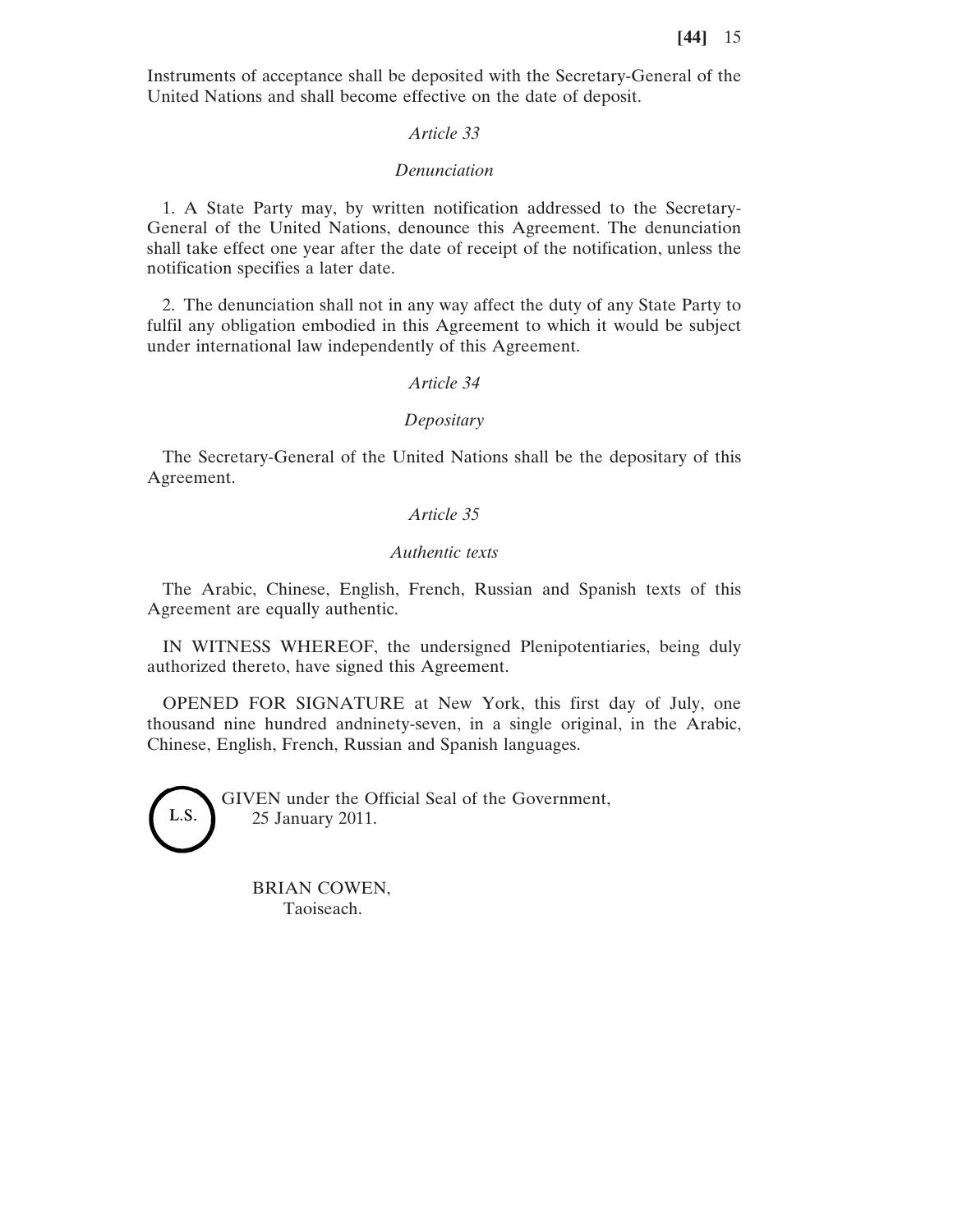### EXPLANATORY NOTE

*(This note is not part of the Instrument and does not purport to be a legal interpretation.)*

This order provides that privileges and immunities are afforded to the International Seabed Authority in accordance with the Protocol on the Privileges and Immunities of the International Seabed Authority.